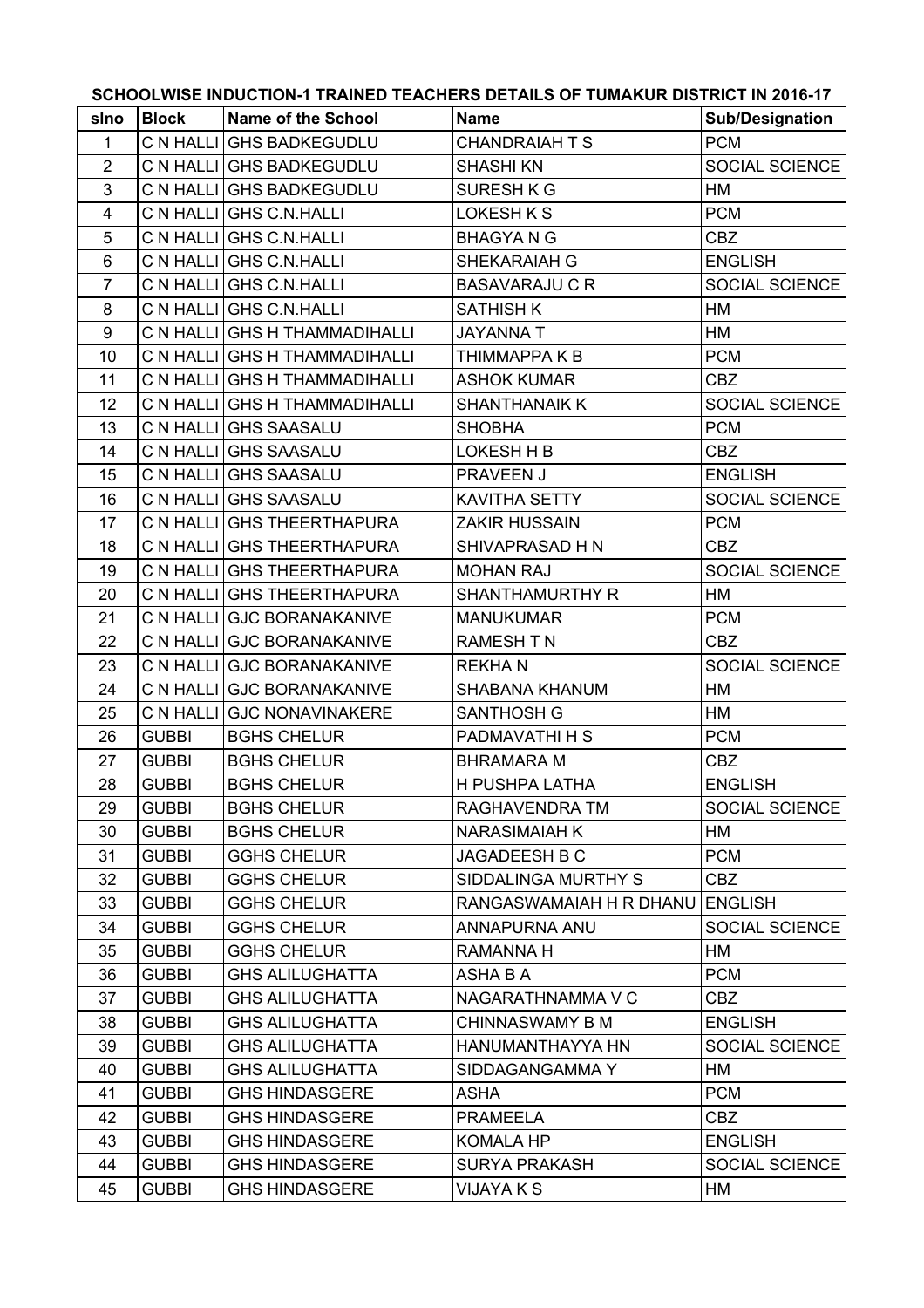| 46 | <b>GUBBI</b>   | <b>GJC C S PURA</b>              | <b>RAMYATK</b>          | <b>PCM</b>            |
|----|----------------|----------------------------------|-------------------------|-----------------------|
| 47 | <b>GUBBI</b>   | <b>GJC C S PURA</b>              | <b>ANJANA MURTHY R</b>  | <b>CBZ</b>            |
| 48 | <b>GUBBI</b>   | <b>GJC C S PURA</b>              | RAJGOPAL C A            | <b>ENGLISH</b>        |
| 49 | <b>GUBBI</b>   | <b>GJC C S PURA</b>              | RAMU MR                 | <b>SOCIAL SCIENCE</b> |
| 50 | <b>GUBBI</b>   | <b>GJC C S PURA</b>              | <b>GUNDAPPA BV</b>      | HM                    |
| 51 | <b>GUBBI</b>   | <b>GJC GUBBI</b>                 | <b>SHIVAMMA H K</b>     | <b>PCM</b>            |
| 52 | <b>GUBBI</b>   | <b>GJC GUBBI</b>                 | <b>RAJESHWARI</b>       | <b>CBZ</b>            |
| 53 | <b>GUBBI</b>   | <b>GJC GUBBI</b>                 | KARESIDDAIAH. DEEP      | <b>ENGLISH</b>        |
| 54 | <b>GUBBI</b>   | <b>GJC GUBBI</b>                 | <b>KODACHARI GUBBI</b>  | SOCIAL SCIENCE        |
| 55 | <b>GUBBI</b>   | <b>GJC GUBBI</b>                 | <b>PUTTAMMAS</b>        | HM                    |
| 56 | <b>GUBBI</b>   | <b>GJC KADABA</b>                | LATHAMANI               | <b>PCM</b>            |
| 57 | <b>GUBBI</b>   | <b>GJC KADABA</b>                | SANGEETHA G NADIG       | CBZ                   |
| 58 | <b>GUBBI</b>   | <b>GJC KADABA</b>                | AMBUJAKSHAMMA K.S.      | <b>ENGLISH</b>        |
| 59 | <b>GUBBI</b>   | <b>GJC KADABA</b>                | MALLIKARJUNA PRABHU     | <b>SOCIAL SCIENCE</b> |
| 60 | <b>GUBBI</b>   | <b>GJC KADABA</b>                | <b>VENKATESH J</b>      | HM                    |
| 61 | <b>GUBBI</b>   | <b>GJC KODIYALA</b>              | <b>ASHAKN</b>           | <b>PCM</b>            |
| 62 | <b>GUBBI</b>   | <b>GJC KODIYALA</b>              | KAVITHA V               | CBZ                   |
| 63 | <b>GUBBI</b>   | <b>GJC KODIYALA</b>              | <b>JAYANNA HL</b>       | SOCIAL SCIENCE        |
| 64 | <b>GUBBI</b>   | <b>GJC KODIYALA</b>              | <b>GIRISH KUMAR N</b>   | HM                    |
| 65 | <b>KUNIGAL</b> | <b>GJC AMRUTHUR</b>              | RAMYA R K               | <b>PCM</b>            |
| 66 | <b>KUNIGAL</b> | <b>GHS KEMPANAHALLI</b>          | JYOTHI V MUDAKAMALA     | CBZ                   |
| 67 | <b>KUNIGAL</b> | <b>GHS KEMPANAHALLI</b>          | <b>PS RAYAPPA</b>       | <b>SOCIAL SCIENCE</b> |
| 68 | <b>KUNIGAL</b> | <b>GHS KEMPANAHALLI</b>          | LOKESH P B              | HM                    |
| 69 | <b>KUNIGAL</b> | <b>GHS SHETTIGERE</b>            | SURESH T R              | <b>PCM</b>            |
| 70 | <b>KUNIGAL</b> | <b>GHS SHETTIGERE</b>            | <b>VASANTHA R</b>       | <b>CBZ</b>            |
| 71 | KUNIGAL        | <b>GHS SHETTIGERE</b>            | FLA. VIA                | <b>ENGLISH</b>        |
| 72 | <b>KUNIGAL</b> | <b>GHS SHETTIGERE</b>            | <b>UMESH SN</b>         | <b>SOCIAL SCIENCE</b> |
| 73 | <b>KUNIGAL</b> | <b>GHS SHETTIGERE</b>            | SREERANGARAJU           | HM                    |
| 74 | <b>KUNIGAL</b> | <b>GHS THERADAKUPPE</b>          | <b>BHAGYA</b>           | <b>PCM</b>            |
| 75 | KUNIGAL        | <b>GHS THERADAKUPPE</b>          | SHAHEENA SHAHZAMANI     | CBZ                   |
| 76 | <b>KUNIGAL</b> | <b>GHS THERADAKUPPE</b>          | <b>HANUMANTHAIAH GH</b> | <b>SOCIAL SCIENCE</b> |
| 77 | <b>KUNIGAL</b> | <b>GHS THERADAKUPPE</b>          | <b>MANGALAMMA H S</b>   | HM                    |
| 78 | <b>KUNIGAL</b> | <b>GJC AMRUTHUR</b>              | <b>NAGARAJU B B</b>     | <b>PCM</b>            |
| 79 | <b>KUNIGAL</b> | <b>GJC AMRUTHUR</b>              | <b>AJJAIAH S</b>        | <b>CBZ</b>            |
| 80 | <b>KUNIGAL</b> | <b>GJC AMRUTHUR</b>              | RASHMI K.R.             | <b>ENGLISH</b>        |
| 81 | <b>KUNIGAL</b> | <b>GJC AMRUTHUR</b>              | SITARAMAIAH K V         | HM                    |
| 82 | <b>KUNIGAL</b> | <b>GJC NAGASANDRA</b>            | <b>ANNAPURNA R</b>      | SOCIAL SCIENCE        |
| 83 | <b>KUNIGAL</b> | <b>GJC NAGASANDRA</b>            | <b>RAMESH B K</b>       | HM                    |
| 84 | <b>KUNIGAL</b> | <b>GUHS KUNIGAL</b>              | <b>AMEENA NASREEN</b>   | <b>PCM</b>            |
| 85 | <b>KUNIGAL</b> | <b>GUHS KUNIGAL</b>              | <b>NOOR SIDDIQA</b>     | CBZ                   |
| 86 | <b>KUNIGAL</b> | <b>GUHS KUNIGAL</b>              | KUMARASWAMY Y.N.        | <b>ENGLISH</b>        |
| 87 | <b>KUNIGAL</b> | <b>GUHS KUNIGAL</b>              | SHAMEEMUNNISA ANJUM     | SOCIAL SCIENCE        |
| 88 | <b>KUNIGAL</b> | <b>GUHS KUNIGAL</b>              | NETHRAVATHI Y N         | НM                    |
| 89 | <b>KUNIGAL</b> | MGM PU COLLEGE<br><b>KUNIGAL</b> | <b>SURESHBABU</b>       | <b>PCM</b>            |
| 90 | <b>KUNIGAL</b> | MGM PU COLLEGE<br><b>KUNIGAL</b> | <b>PUSHPA S</b>         | <b>CBZ</b>            |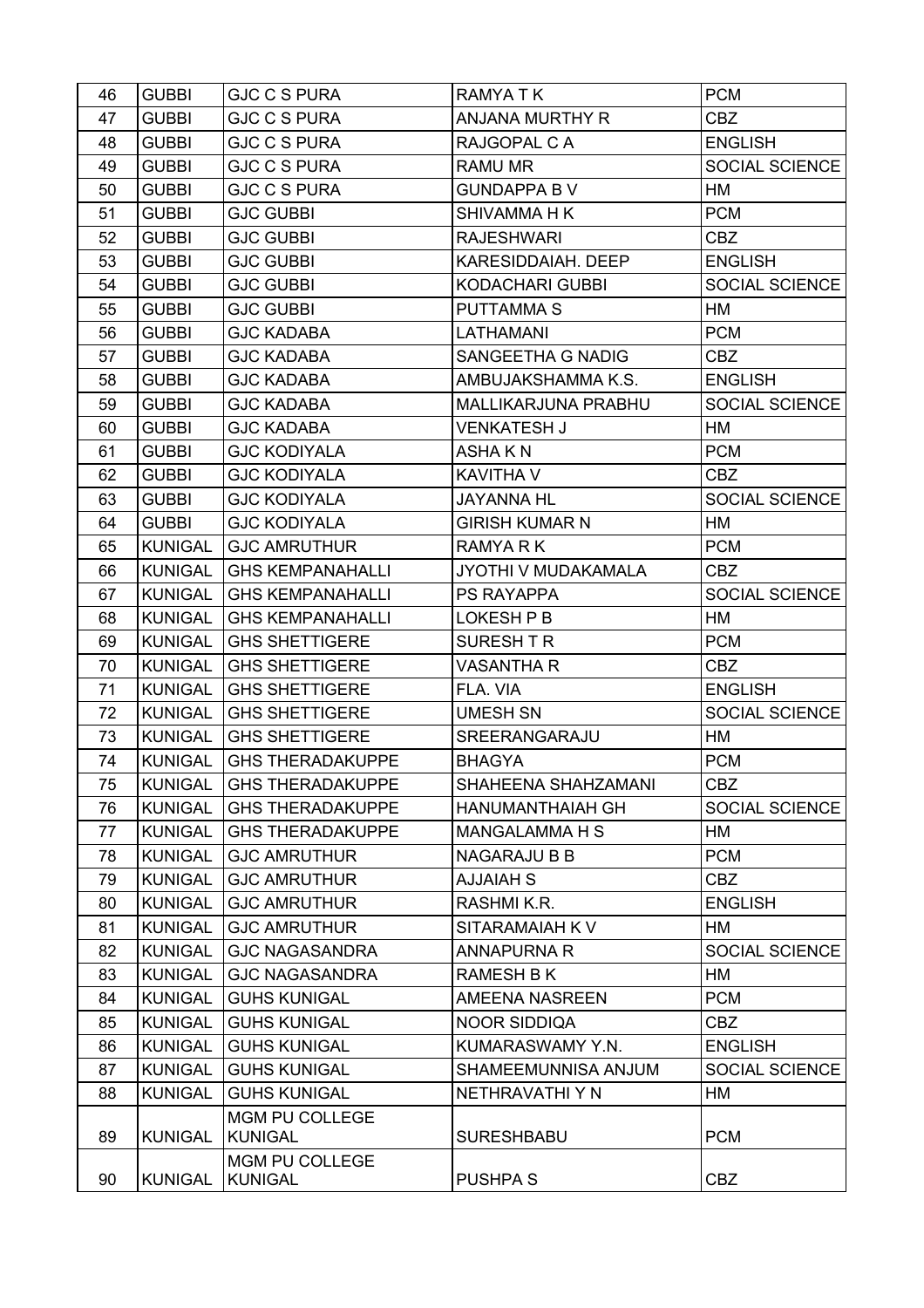|     |                | MGM PU COLLEGE                          |                               |                       |
|-----|----------------|-----------------------------------------|-------------------------------|-----------------------|
| 91  | <b>KUNIGAL</b> | <b>KUNIGAL</b>                          | CHETHANA GOWDA                | <b>ENGLISH</b>        |
| 92  | <b>KUNIGAL</b> | <b>MGM PU COLLEGE</b><br><b>KUNIGAL</b> | <b>SHIVA NANDA</b>            | SOCIAL SCIENCE        |
| 93  | <b>KUNIGAL</b> | MGM PU COLLEGE<br><b>KUNIGAL</b>        | <b>MAMATHAMANI M E</b>        | HM                    |
| 94  | <b>TIPTUR</b>  | <b>BGJC TIPTUR</b>                      | N MURTHY                      | <b>CBZ</b>            |
| 95  | <b>TIPTUR</b>  | <b>BGJC TIPTUR</b>                      | <b>MANJUNSTH S R</b>          | <b>ENGLISH</b>        |
| 96  | <b>TIPTUR</b>  | <b>BGJC TIPTUR</b>                      | <b>RASHMIS</b>                | SOCIAL SCIENCE        |
| 97  | <b>TIPTUR</b>  | <b>BGJC TIPTUR</b>                      | <b>GIRIJA H</b>               | HM                    |
| 98  | <b>TIPTUR</b>  | <b>GHS ALBUR</b>                        | <b>DINESH N</b>               | <b>PCM</b>            |
| 99  | <b>TIPTUR</b>  | <b>GHS ALBUR</b>                        | SHIVAKUMAR H P                | <b>CBZ</b>            |
| 100 | <b>TIPTUR</b>  | <b>GHS ALBUR</b>                        | <b>GNANESWARA TAREDAKUPPE</b> | <b>ENGLISH</b>        |
| 101 | <b>TIPTUR</b>  | <b>GHS ALBUR</b>                        | ANNAPOORNA T                  | <b>SOCIAL SCIENCE</b> |
| 102 | <b>TIPTUR</b>  | <b>GHS ALBUR</b>                        | <b>SIDDAIAH</b>               | HM                    |
| 103 | <b>TIPTUR</b>  | <b>GHS BILIGERE</b>                     | LATHA B P                     | <b>PCM</b>            |
| 104 | <b>TIPTUR</b>  | <b>GHS BILIGERE</b>                     | <b>VISHAALAK</b>              | <b>CBZ</b>            |
| 105 | <b>TIPTUR</b>  | <b>GHS BILIGERE</b>                     | <b>NAGABHUSHANA</b>           | SOCIAL SCIENCE        |
| 106 | <b>TIPTUR</b>  | <b>GHS BILIGERE</b>                     | SIDDAGANGA K S                | HM                    |
| 107 | <b>TIPTUR</b>  | <b>GHS GANGANAGHATTA</b>                | <b>SRINIVASA B M</b>          | <b>PCM</b>            |
| 108 | <b>TIPTUR</b>  | <b>GHS GANGANAGHATTA</b>                | <b>MANJUNATH K C</b>          | <b>CBZ</b>            |
| 109 | <b>TIPTUR</b>  | <b>GHS GANGANAGHATTA</b>                | <b>JANARDHANAIAH GUBBI</b>    | SOCIAL SCIENCE        |
| 110 | <b>TIPTUR</b>  | <b>GHS GANGANAGHATTA</b>                | <b>RAVEESH M N</b>            | HM                    |
| 111 | <b>TIPTUR</b>  | <b>GHS GOWDANAKATTE</b>                 | PURUSHOTHAM G                 | <b>PCM</b>            |
| 112 | <b>TIPTUR</b>  | <b>GHS GOWDANAKATTE</b>                 | <b>CHANNEGOWDA M S</b>        | <b>CBZ</b>            |
| 113 | <b>TIPTUR</b>  | <b>GHS GOWDANAKATTE</b>                 | NAGARAJA ML                   | <b>ENGLISH</b>        |
| 114 | <b>TIPTUR</b>  | <b>GHS GOWDANAKATTE</b>                 | VANAJAKSHI K S                | HM                    |
| 115 | <b>TIPTUR</b>  | <b>GHS GUNGURUMALE</b>                  | <b>TEJESHWINI H S</b>         | <b>PCM</b>            |
| 116 | <b>TIPTUR</b>  | <b>GHS GUNGURUMALE</b>                  | AMRUTH B E                    | <b>CBZ</b>            |
| 117 | <b>TIPTUR</b>  | <b>GHS GUNGURUMALE</b>                  | <b>GURUSIDDAIAH</b>           | HM                    |
| 118 | <b>TIPTUR</b>  | <b>GHS HALEPALYA</b>                    | T B PADMAVATHY                | <b>PCM</b>            |
| 119 | <b>TIPTUR</b>  | <b>GHS HALEPALYA</b>                    | <b>K S SUJATHA</b>            | CBZ                   |
| 120 | <b>TIPTUR</b>  | <b>GHS HALEPALYA</b>                    | PRAKASH K S                   | <b>ENGLISH</b>        |
| 121 | <b>TIPTUR</b>  | <b>GHS HALEPALYA</b>                    | RATHNAMMA BHEEMANAIK          | SOCIAL SCIENCE        |
| 122 | <b>TIPTUR</b>  | <b>GHS HALEPALYA</b>                    | S GEETHA                      | HM                    |
| 123 | <b>TIPTUR</b>  | <b>GHS NELLIKERE</b>                    | <b>KLN SWAMY</b>              | <b>PCM</b>            |
| 124 | <b>TIPTUR</b>  | <b>GHS NELLIKERE</b>                    | <b>SURESH TV</b>              | <b>ENGLISH</b>        |
| 125 | <b>TIPTUR</b>  | <b>GHS NELLIKERE</b>                    | D M KRISHNE GOWDA             | HM                    |
| 126 | <b>TIPTUR</b>  | <b>GHS THADASURU</b>                    | SHYAMALA T C                  | <b>PCM</b>            |
| 127 | <b>TIPTUR</b>  | <b>GHS THADASURU</b>                    | <b>SHUBHAKUMARI</b>           | CBZ                   |
| 128 | <b>TIPTUR</b>  | <b>GHS THADASURU</b>                    | MALLIKA. B. K.                | <b>ENGLISH</b>        |
| 129 | <b>TIPTUR</b>  | <b>GHS THADASURU</b>                    | PRABHUSWAMY M R               | HM                    |
| 130 | <b>TIPTUR</b>  | <b>GJC HONNAVALLI</b>                   | <b>ASHALATHA M</b>            | <b>PCM</b>            |
| 131 | <b>TIPTUR</b>  | <b>GJC HONNAVALLI</b>                   | ARUN KUMAR M G                | <b>CBZ</b>            |
| 132 | <b>TIPTUR</b>  | <b>GJC HONNAVALLI</b>                   | <b>IHTOYL HTIVOYL</b>         | <b>ENGLISH</b>        |
| 133 | <b>TIPTUR</b>  | <b>GJC HONNAVALLI</b>                   | PRABHU TIPTUR                 | SOCIAL SCIENCE        |
| 134 | <b>TIPTUR</b>  | <b>GJC HONNAVALLI</b>                   | CHETHANA G T                  | HM                    |
| 135 | <b>TIPTUR</b>  | <b>GJC NONAVINAKERE</b>                 | THYAGARAJU                    | <b>PCM</b>            |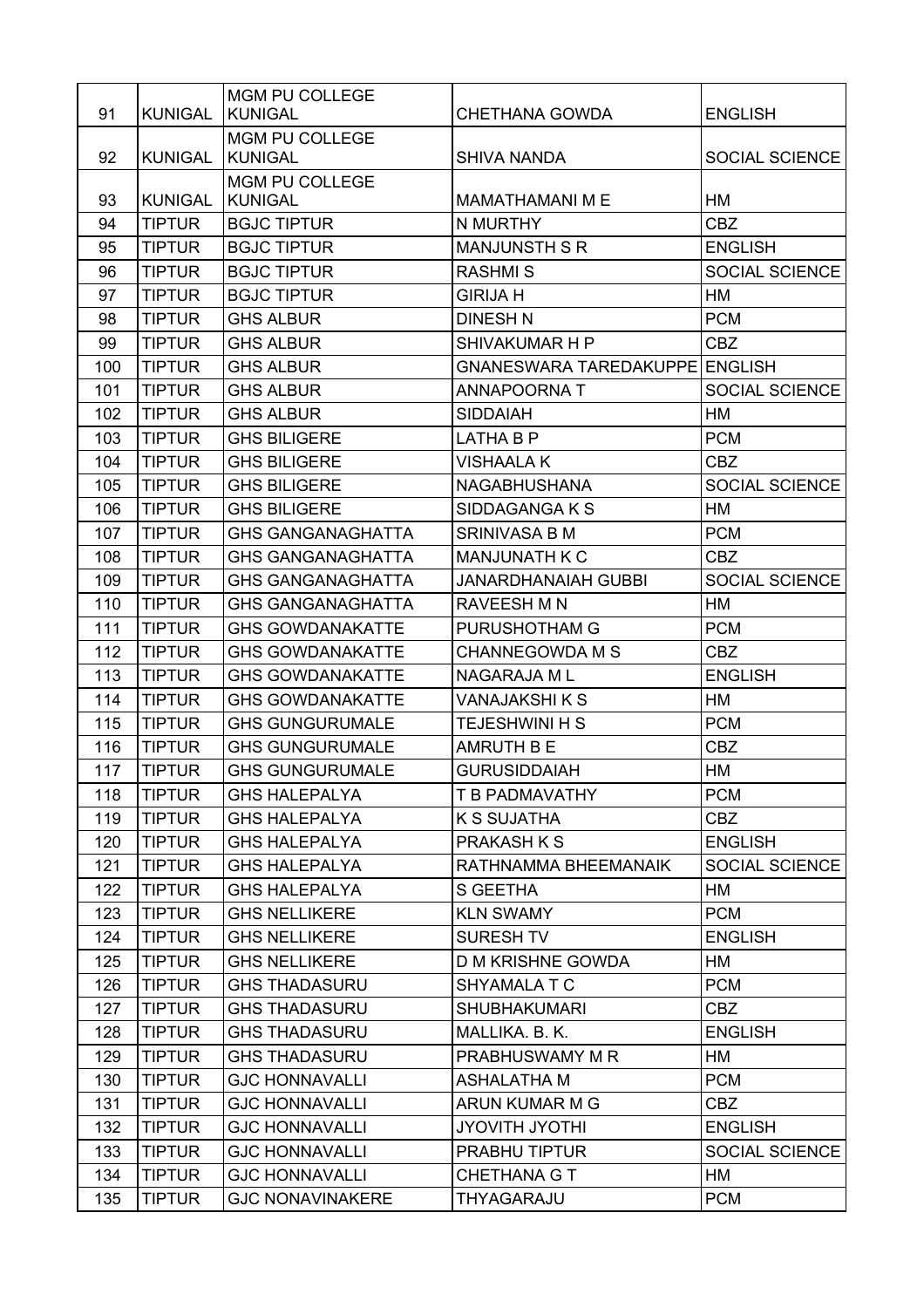| 136 | <b>TIPTUR</b> | <b>GJC NONAVINAKERE</b>                 | JAGADEESH S C               | <b>CBZ</b>            |
|-----|---------------|-----------------------------------------|-----------------------------|-----------------------|
| 137 | <b>TIPTUR</b> | <b>GJC NONAVINAKERE</b>                 | <b>RUKMINI KM</b>           | <b>ENGLISH</b>        |
| 138 | <b>TIPTUR</b> | <b>GJC NONAVINAKERE</b>                 | <b>JAYARATHNA BM</b>        | SOCIAL SCIENCE        |
| 139 | <b>TIPTUR</b> | <b>GJC NONAVINAKERE</b>                 | <b>VARALAKSHMITR</b>        | HM                    |
| 140 | <b>TUMKUR</b> | <b>EMPRESS GGJC TUMKUR</b>              | <b>VASANTHALAKSHMI H L</b>  | <b>PCM</b>            |
| 141 | <b>TUMKUR</b> | <b>EMPRESS GGJC TUMKUR</b>              | SHASHIKALA H R              | <b>CBZ</b>            |
| 142 | <b>TUMKUR</b> | <b>EMPRESS GGJC TUMKUR</b>              | <b>HARISH H G</b>           | <b>ENGLISH</b>        |
| 143 | <b>TUMKUR</b> | <b>EMPRESS GGJC TUMKUR</b>              | <b>VIJAYALAKSHMI KUNNUR</b> | SOCIAL SCIENCE        |
| 144 | <b>TUMKUR</b> | <b>EMPRESS GGJC TUMKUR</b>              | L PADMAVATHI                | HM                    |
| 145 | <b>TUMKUR</b> | <b>GHS HONASIGERE</b>                   | <b>REVATHI K S</b>          | <b>PCM</b>            |
| 146 | <b>TUMKUR</b> | <b>GHS HONASIGERE</b>                   | <b>KALAVATHI G</b>          | <b>CBZ</b>            |
| 147 | <b>TUMKUR</b> | <b>GHS HONASIGERE</b>                   | <b>SRISHAILA PK</b>         | <b>ENGLISH</b>        |
| 148 | <b>TUMKUR</b> | <b>GHS HONASIGERE</b>                   | <b>VIJAYALAKSHMI C</b>      | SOCIAL SCIENCE        |
| 149 | <b>TUMKUR</b> | <b>GHS HONASIGERE</b>                   | <b>JAGADAAMBA BK</b>        | НM                    |
| 150 | <b>TUMKUR</b> | <b>GHS HONNUDIKE</b><br><b>HANDPOST</b> | <b>BEENAMS</b>              | <b>PCM</b>            |
| 151 | <b>TUMKUR</b> | <b>GHS HONNUDIKE</b><br><b>HANDPOST</b> | <b>YADIYURAPPA</b>          | <b>CBZ</b>            |
| 152 | <b>TUMKUR</b> | <b>GHS HONNUDIKE</b><br><b>HANDPOST</b> | <b>VEERANNA ARASU</b>       | <b>ENGLISH</b>        |
| 153 | <b>TUMKUR</b> | <b>GHS HONNUDIKE</b><br><b>HANDPOST</b> | <b>MALINI KH</b>            | SOCIAL SCIENCE        |
| 154 | <b>TUMKUR</b> | <b>GHS HONNUDIKE</b><br><b>HANDPOST</b> | <b>NAGAMANI M</b>           | HM                    |
| 155 | <b>TUMKUR</b> | <b>GHS JAKKENAHALLI</b>                 | <b>MALINIK</b>              | <b>PCM</b>            |
| 156 | <b>TUMKUR</b> | <b>GHS JAKKENAHALLI</b>                 | <b>SHIVAPRASAD</b>          | <b>CBZ</b>            |
| 157 | <b>TUMKUR</b> | <b>GHS JAKKENAHALLI</b>                 | MANJUNATHARAO SAWANTH       | <b>ENGLISH</b>        |
| 158 | <b>TUMKUR</b> | <b>GHS JAKKENAHALLI</b>                 | <b>KANTHARAJU R</b>         | SOCIAL SCIENCE        |
| 159 | <b>TUMKUR</b> | <b>GHS JAKKENAHALLI</b>                 | NAGABHUSHANA N              | HM                    |
| 160 | <b>TUMKUR</b> | <b>GHS KANAKUPPE</b>                    | SHUBHAMANGALA A G           | <b>PCM</b>            |
| 161 | <b>TUMKUR</b> | <b>GHS KANAKUPPE</b>                    | <b>MAHESH J</b>             | <b>CBZ</b>            |
| 162 | <b>TUMKUR</b> | <b>GHS KANAKUPPE</b>                    | <b>GOVINDARAJU M</b>        | <b>ENGLISH</b>        |
| 163 | <b>TUMKUR</b> | <b>GHS KANAKUPPE</b>                    | <b>CHITHRAMMATP</b>         | HM                    |
| 164 | <b>TUMKUR</b> | <b>GHS KARADIGERE KAVAL</b>             | <b>SUCHITHRA G HOSUR</b>    | <b>CBZ</b>            |
| 165 | <b>TUMKUR</b> | <b>GHS KARADIGERE KAVAL</b>             | <b>TAHERABEGUM ALIYA</b>    | <b>ENGLISH</b>        |
| 166 | <b>TUMKUR</b> | <b>GHS KARADIGERE KAVAL</b>             | <b>ANURADHA C</b>           | <b>SOCIAL SCIENCE</b> |
| 167 | <b>TUMKUR</b> | <b>GHS KARADIGERE KAVAL</b>             | PRASAD S C                  | НM                    |
| 168 | <b>TUMKUR</b> | <b>GHS KYATHSANDRA</b>                  | <b>CHARITHA CHAKORI</b>     | <b>PCM</b>            |
| 169 | <b>TUMKUR</b> | <b>GHS KYATHSANDRA</b>                  | <b>SUDHA K INAAMDAAR</b>    | CBZ                   |
| 170 | <b>TUMKUR</b> | <b>GHS KYATHSANDRA</b>                  | <b>MADHU SHARMA</b>         | <b>ENGLISH</b>        |
| 171 | <b>TUMKUR</b> | <b>GHS KYATHSANDRA</b>                  | HANUMANTHARAYA MH           | <b>SOCIAL SCIENCE</b> |
| 172 | <b>TUMKUR</b> | <b>GHS KYATHSANDRA</b>                  | <b>S SHIVANNA</b>           | HM                    |
| 173 | <b>TUMKUR</b> | <b>GJC SIRIVARA</b>                     | UMESH C K                   | <b>PCM</b>            |
| 174 | <b>TUMKUR</b> | <b>GJC SIRIVARA</b>                     | <b>GANGANNA S</b>           | <b>CBZ</b>            |
| 175 | <b>TUMKUR</b> | <b>GJC SIRIVARA</b>                     | <b>KANCHAN PANTH</b>        | <b>ENGLISH</b>        |
| 176 | <b>TUMKUR</b> | <b>GJC SIRIVARA</b>                     | SOWBHAGYAMMA B S            | SOCIAL SCIENCE        |
| 177 | <b>TUMKUR</b> | <b>GJC SIRIVARA</b>                     | <b>PRABHU</b>               | HM                    |
| 178 |               | <b>TURVEKEI GHS ALADAHALLI</b>          | <b>CHANDRASHEKAR S</b>      | <b>PCM</b>            |